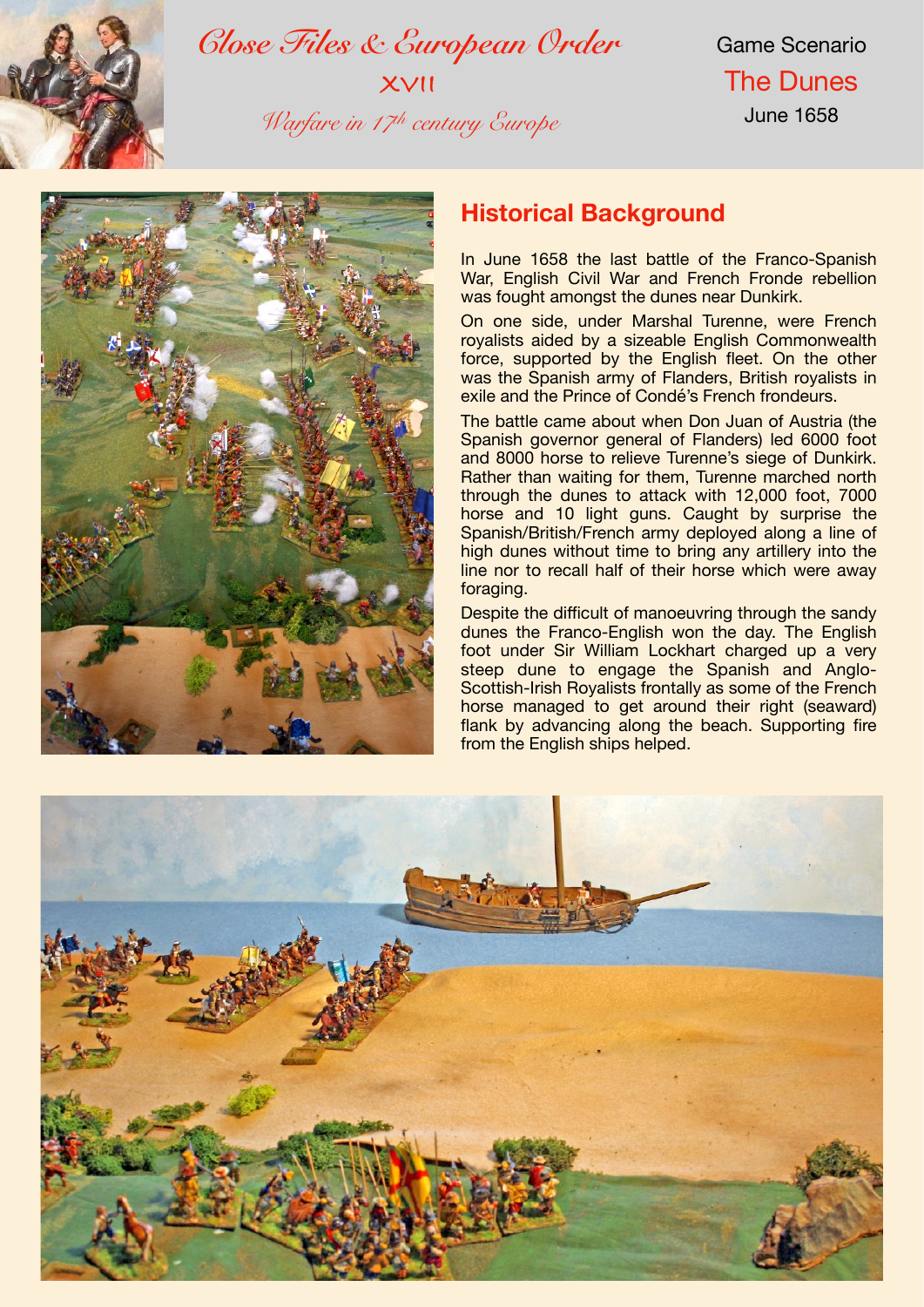## **The Battlefield**



The Battle of the Dunes took place on the coast just to the north of Dunkirk. To the west was the sea where the English fleet could bring fire to bear on the right flank of the Spanish. Then came a stretch of beach. To the immediate east of the beach were high sand dunes and then open meadows on the landward side.

For 28mm figures you ideally need a 12 x 6 foot table. A foot of blue cloth to the west represents the sea after which an approximately 18 inch wide strip of sand cloth to represent the beach. The battle began at low tide when the beach could be used but the incoming tide made its usefulness time sensitive. I recreate this by rolling in the sand cloth representing the beach by 1 inch every turn.

With 15mm or smaller miniatures you could do this on an 8 x 5 table, halving the sea and beach strips.

The sporadic dunes, beach and meadow offers good going but moving through the high dunes will disrupt movement and gives an advantage of ground to defending troops.

### **Deployment**

The Spanish foot deploy on the seaward side of the high dunes. Then from right to left, the British royalists and Walloons. Condé's French hold the left. The Spanish cavalry is formed in a second line in support of the foot with a small reserve of guards.

The English form the seaward flank of the French army with French foot to their right. The French have a wing of horse on each flank — one on the beach and one on the open meadow. They also have a second line of horse in support of the foot as well as a reserve.

### **Scale**

All numbers in the following orders of battle are bases of 2 cavalry or 4 infantry, not individual figures.



*James, Duke of York (later King James II) commanded the British Royalists on the Spanish side at the Dunes.* 1 figure = approximately 50 men.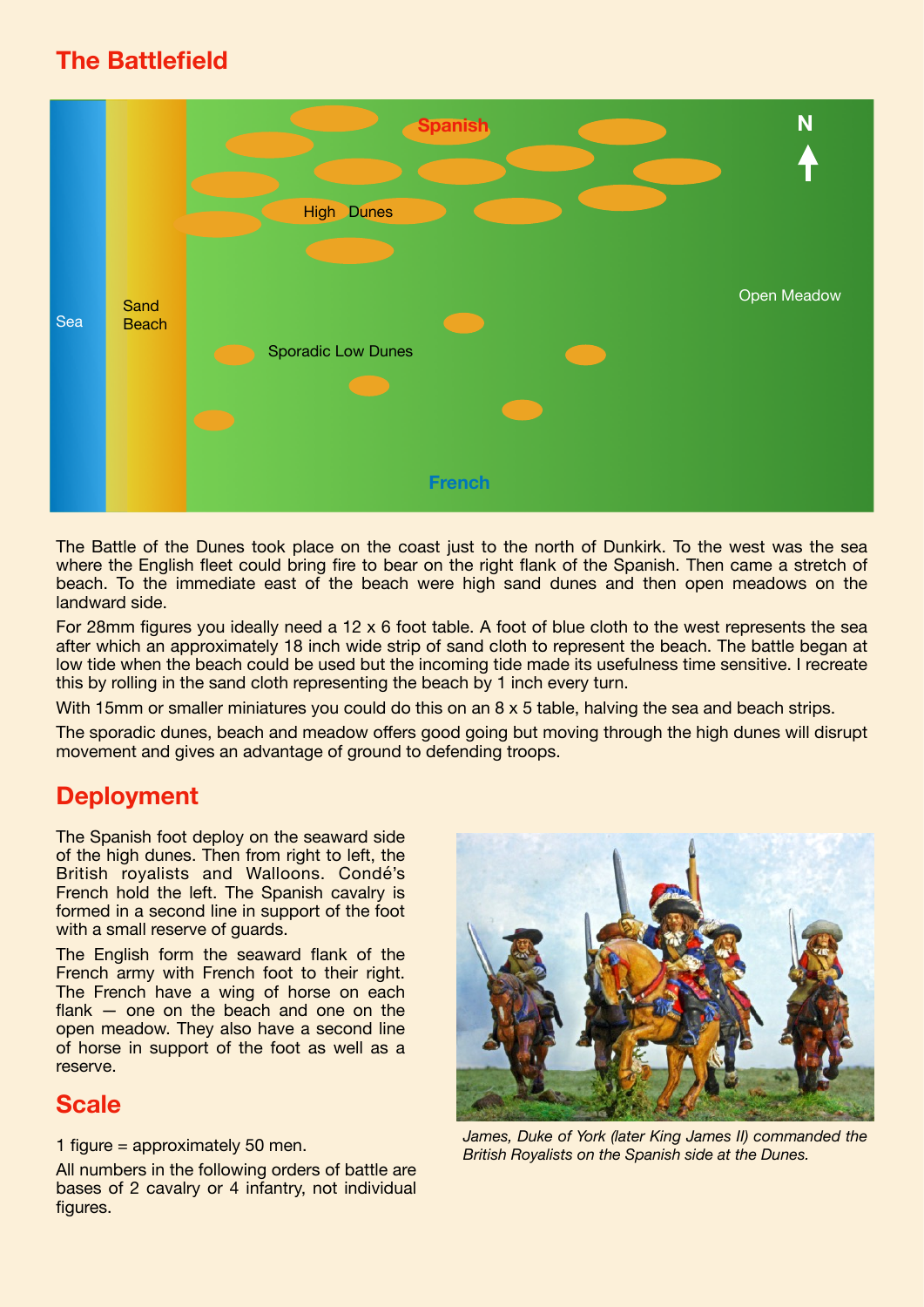# **Spanish Order of Battle**

#### **General and commander of the right wing and centre — Don Juan de Austria, one action**

#### **Right — Don Estevan Gamarra, Prince de Ligne, one action**

Don Gaspar Bonifaz de Escobedo y Godinez's Spanish Tercio 4 shot/4 pike, B Grade Francisco de Menses' Spanish Tercio 4 shot/4 pike, B Grade

#### **Centre Right— James Duke of York, two actions**

The Kings Own English Regiment; 2 shot/1 pike, B Grade Duke of York's Regiment: 2 shot/1 pike, C Grade Middleton's Scots: 2 shot/1 pike, C Grade Ormond's Irish Regiment: 2 shot/1 pike, C Grade Duke of York's Life Guards - 2 bases horse, A2 Grade, pistols or cold steel - player's choice.

#### **Centre Left — Marquis de Caracena, two actions**

Albert François de Croy's Walloon Tercio: 4 shot/3 pike, C Grade Henri de Melun, Senor de Risbourg's Walloon Tercio: 4 shot/3 pike, C Grade

#### **Supporting Cavalry deployed with the foot**

Württemburg's German Arquebusiers - 6 horse, C Grade, pistols Metternich's German Arquebusiers - 6 horse, C Grade, pistols La Fuente & Ryse Dragoons - 4 dragoons, C Grade

#### **Reserve — Prince de Risbourg d'Espinoy, one action**

Governor General's Lancer Guards - 3 cuirassiers, A2 Grade, cold steel Cuirassiers of the Guard - 4 cuirassiers, B Grade, pistols

#### **Commander of the Left Wing — Louis II Prince de Condé, 3 actions**

#### **French Foot — Comte de Colingny, one action**

2 Battalions Regiment Condé: 4 shot/2 pike, C Grade

- 1 Battalion Regiment Persan: 2 shot/1 pike, C Grade
- 1 Battalion Regiment Guitaud: 2 shot/1 pike, C Grade

3 Sqns Condé's Horse: B grade, pistols or cold steel - player's choice

#### **French Horse — Marquis de Boutteville, one action.** *All pistols or all cold steel - player's choice*

Persan: 4 Horse, C Grade Rochefort: 4 Horse, C Grade Enghein: 4 Horse, C Grade

#### *Notes:*

*Don Juan de Austria, governor-general of Flanders was noted for his caution and had done little to prevent the French advance. He is rated as a poor general and therefore only has one command action. Although in rebellion at this time, the Prince de Condé was one of France's best generals. He therefore has 3 actions.*